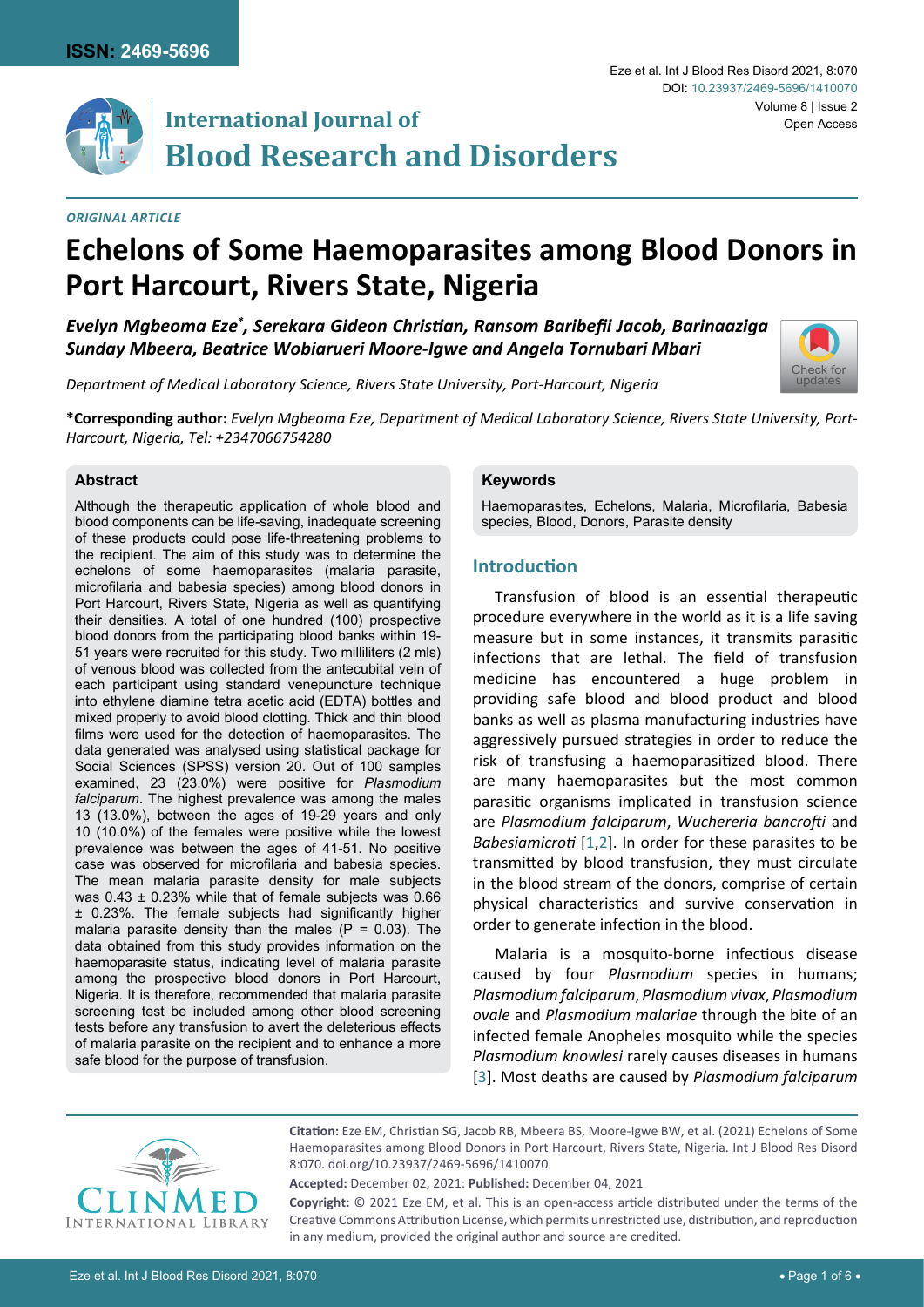because other species causes a milder form of the disease. *Plasmodium falciparum* does not have a fixed structure as it changes continuously during its life cycle [[4](#page-4-3)]. It has an incubation period of 11 days but may range from 9-30 days with clinical symptoms such as fever, chills, headache, sweating, dizziness, malaise, nausea, vomiting and mild diarrhea [\[5\]](#page-4-4). *Plasmodium falciparum* is widely distributed in all continents except Europe and diagnosis is based on the microscopic examination of blood utilizing blood film [[6\]](#page-4-5). Combination of drugs such as Artemether/Lumefantrine, Artesunate/Amodiquine can be used as a treatment option [\[7\]](#page-4-6).

Filariases, another parasitic disease caused by an infection with round worms of filaria type are spread by blood-feeding black flies and mosquitoes. Three parasitic round worms (*Wuchereria bancrofti, Brugiamalayi* and *Brugiatimori*) cause lymphatic filariasis and are spread by a variety of mosquito vector species. *Wuchereria bancrofti* being the most prevalent of these species as lymphatic filariasis affects more than 120 million people worldwide [[8](#page-4-7)]. The parasite exhibits sexual dimorphism of which females are ovoviviparous, producing thousands of juveniles called microfilaria [[9](#page-4-8)]. They carry out their life cycle in two hosts (humans and mosquitoes) and they are sheathed, thus, enabling their identification. They also exhibit a unique diurnal periodicity [[10\]](#page-4-9). The presence of fever, axillary lymphadenopathy, skin exfoliation, limb and genital swelling are the clinical presentation of the disease.

Filaria diagnosis is achieved by identifying microfilaria on a Giemsa stained thin and thick blood film [\[11](#page-4-10)] and treated by administration of albendazole in combination with ivermectin [\[12](#page-4-11)].

Lastly, Babesiosis is a malaria-like parasitic disease caused by infection with Babesia, transmitted by the bite of *Ixodes scalpularis* ticks [\[13](#page-4-12)]. The two species that frequently infect humans are *Babesia microti* and *Babesia divergens* and symptoms include fever, haemolytic anaemia, chills, sweats, thrombocytopenia that may last for several days to months, it is mostly encountered in the United States, Fire Island and Eastern Long Island and usually requiring 2 hosts (a white-footed mouse and a tick) for its life cycle. The sporozoites become introduced into the host (mouse) during a blood meal, undergo morphological changes and multiply, leading to the clinical manifestation of the disease [\[14](#page-4-13)]. The identification of this parasite on a Giemsa stained thin blood film is a definitive diagnostic test and treatment involves a combination of atovaquone and azithromycin [[15](#page-4-14)].

Parasite density estimations can be performed using thick or thin films, each method having its limitations. The estimation of parasite density from the thin film tends to be more accurate than those estimated from thick film because there is little or no parasite loss during staining [\[16](#page-5-0)]. However, the thin film method is mostly appropriate for higher parasite densities only. Parasite density estimation from thick film may beless accurate due to parasite loss but can be adapted for use with a wide range of parasite densities at the medium to lower end of detectable parasitaemia. Thin films will be more accurate with higher levels of parasitaemia, as it may be difficult to obtain precise parasite counts from thick films with these high parasite densities. In determining parasite density from thick film, the methods using the white cell count, the 'per high power field' (HPF) method or the Earle-Perez method may be used [\[17\]](#page-5-1). The Earle-Perez method is a method developed in 1932 for determining parasite density from the thick film, which can be used when actual WBC counts are not available [\[17](#page-5-1)].

Warhurst and Williams [[18](#page-5-2)] discussed several methods employed in quantifying parasites in thick blood smears. One technique is to count the total number of parasites per 200 WBC and multiplying it by 40 to give the number of parasites per microlitre assuming that there are 8000 WBC/microlitre blood. A second method involves making a thick smear with a known volume of blood (5 microlitres) and staining it with Giemsa stain before counting all the parasites on the smear. The total parasite counted is divided by 5 to obtain the number of parasites per microlitre. A similar technique uses a defined amount of whole blood to make a thick smear and then the parasites present in 100 HPFs are counted. One parasite per 100 HPF is assumed to be equivalent to 50 parasites per microlitre. A thick smear is generally considered negative if no parasites are seen after 10 minutes searching. Parasite levels may also be quantified by examination of a thin blood smear which is accomplished by counting the number of parasites per 1000 RBCs and expressing as a percentage, the number of erythrocytes infected or by counting the number of parasites per 200 WBCs as described for thick film [\[18\]](#page-5-2).

Consequently, the screening of blood donors and safety of donated blood component is paramount in diagnostic and therapeutic laboratory medicine. Following records of transmission of blood borne diseases in blood banks, it becomes necessary to synthesize relevant information in other to ascertain the true state of this assertions and thus this research work is aimed at determining the echelons of some haemoparasites (malaria parasite, microfilaria and babesia species) among blood donors in Port Harcourt, Rivers State, Nigeria as well as quantifying their densities.

# **Materials and Methods**

#### **Study design**

A cross-sectional study design was employed.

#### **Study area**

This research study was carried out in Braithwaite Memorial Specialist Hospital (BMSH) now Rivers State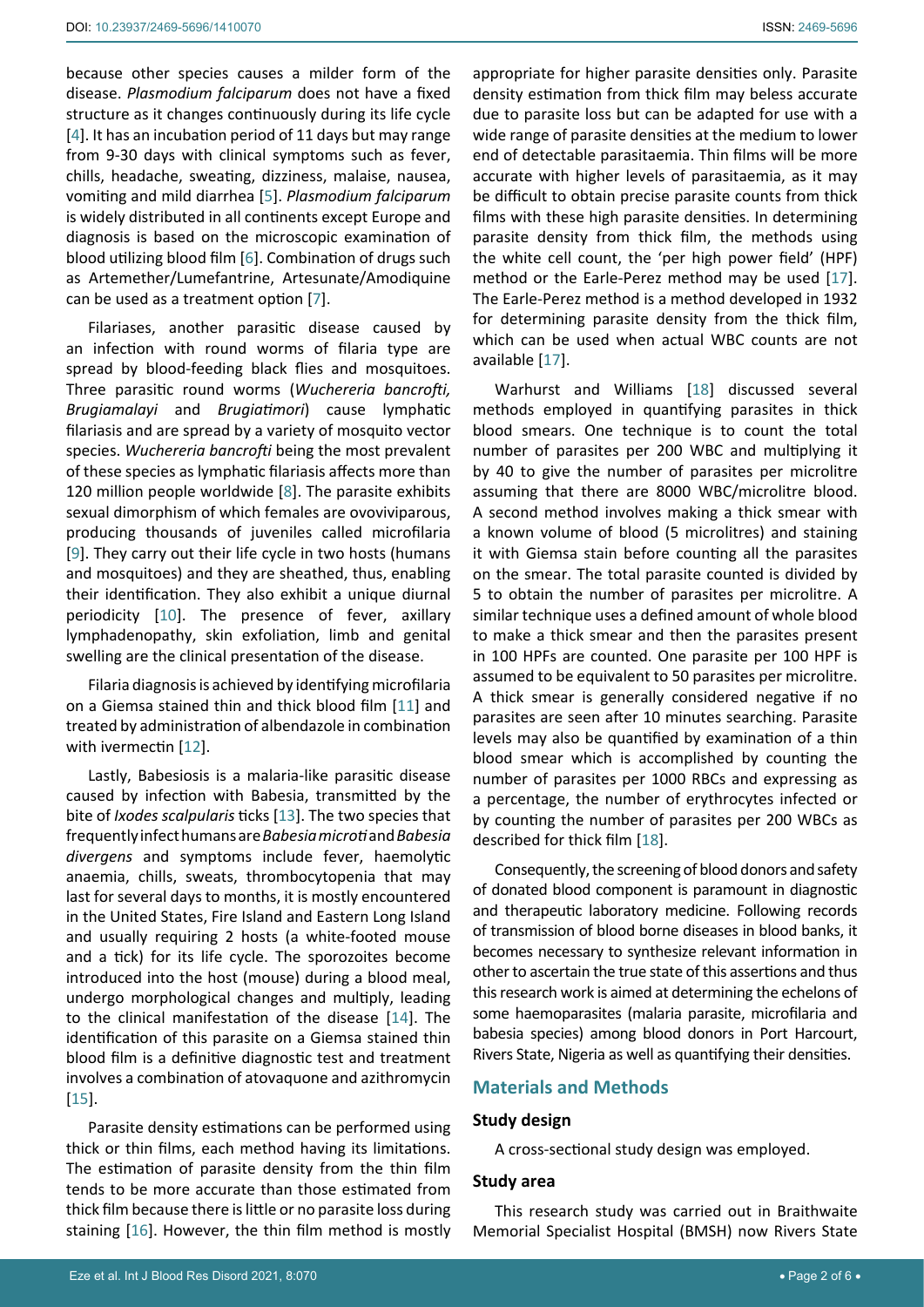University Teaching Hospital (RSUTH), Port Harcourt, Nigeria. Port Harcourt is the current capital and largest city of Rivers State, which lies along the Bonny River and is located in the Niger Delta with a latitude of 4°46'38''N and a longitude of 7°00'48''E and as at 2016, the Port Harcourt urban area had an estimated population of 1,865,000 inhabitants.

## **Study population**

A total of 100 apparently healthy prospective blood donors comprising of seventy-seven (77) males and twenty-three (23) females within the ages of 19-52 years were recruited into the study. Verbal and written consent was obtained from donors and the Head of Department respectively. Apparently healthy donors aged 19-52 years who have met all the donor eligibility criteria were included in this study. Prospective donors who were less than 18 years of age or more than 52 years, whose body weight was less than 50 kg, whose haemoglobin level was less than 12.5 g/dl, those with history of jaundice and sickle cell disease, chain smokers and those with tattoo were excluded from this study.

#### **Sample collection**

Two mililitres (2 mls) of donor's venous blood was collected into an ethylene diamine tetra-acetic acid (EDTA) sample bottle with a concentration of 1.5 mg/ ml using needle and syringe and transported at room temperature (20-25 °C). Samples were processed using standard laboratory procedures.

#### **Laboratory analysis**

Samples were analyzed by making a thick and thin blood film. Thick blood film was used for the identification of the presence of malaria parasite while thin blood film was used for specie identification. Wet slide preparation was used for the identification of microfilaria. Slides were then stained with diluted Giemsa stain.

**Identification of malaria parasites:** The method employed was as described by Cavalcanti and Santos [[19](#page-5-3)].

**Principle of giemsa stain:** The cationic or basic dye binds to anionic sites, giving it a blue-grey colour to the nucleic acids while the anionic or acidic dye binds to cationic sites on proteins and gives an orange-red colour to haemoglobin and eosinophil granules.

**Procedure for thick and thin film preparation:** Two (2) drops of blood was added on a clean dry grease free glass slide. Blood was spread in a circle evenly to obtain a coin-shape. Film was allowed to air dry. Slide was dehaemoglobinized and labelled with a grease free pencil. A drop of blood was placed on one end of a clean dry slide. A clean smooth edged spreader was placed on the slide and drawn backwards to touch the drop of blood. The blood was allowed to extend along the edge

of the spreader. Holding the spreader at an angle of about 30-45 °C, blood was spread to make a film about 40-50 mm in length. Film was air dried by waving slide back and forth.

**Staining of thick and thin blood film:** The method employed was Giemsa staining technique as described by [\[19](#page-5-3)].

A 1:20 dilution of Giemsa stain was made with buffered <sub>P</sub>H7.2 water. Slides were placed facing upwards in a shallow tray supported by 2 rods with the film facing upwards. Slides were flooded with diluted Giemsa stain for 20 minutes. Slides were washed using distilled water. The back of each slide was wiped and place in a draining rack. Preparations were allowed to air dry vertically.

**Wet preparation for microfilaria:** The method used was as described by Nutmanand Kumaraswami [[20](#page-5-4)].

**Procedure:** 0.02 ml of blood was mixed with 2 drops of water on a slide. Preparation was covered with a cover glass. Slide was microscopically examined for motile microfilaria using 10X objective.

#### **Identification of babesia species**

**Preparation of thick blood film:** Two (2) drops of blood was added on clean dry grease free glass slide. Blood was spread in a circle evenly to obtain a coin-shape. Film was allowed to air dry. Slide was dehaemoglobinized and labelled with a grease free pencil.

**Staining of thick blood film:** The method employed was Giemsa staining technique is as described by [\[19\]](#page-5-3).

A 1:20 dilution of Giemsa stain was made with buffered PH 7.2 water. Slides were placed facing upwards in a shallow trey supported by 2 rods with the film facing upwards. Slides were flooded with diluted Giemsa stain for 20 minutes. Slides were washed using distilled water. The back of each slide was wiped and placed in a draining rack. Preparation was allowed to air dry vertically.

## **Calculation of parasite density**

The formula adopted for calculating parasite density is given by Manas, et al. [\[16](#page-5-0)] thus:

$$
Parasitaemia (%) = \frac{Number of parasitized red blood cells}{Total number of red blood cells} \times 100
$$

Where total number of red blood cells = 500

### **Statistical analysis**

The data obtained was analyzed using statistical package for social science (SPSS) version 22. The presence of haemoparasites was expressed as positive and absence was expressed as negative. Descriptive statistics was employed to obtain the percentages of the distribution of the haemoparasites. Mean of the data obtained from donors were analyzed by using student independent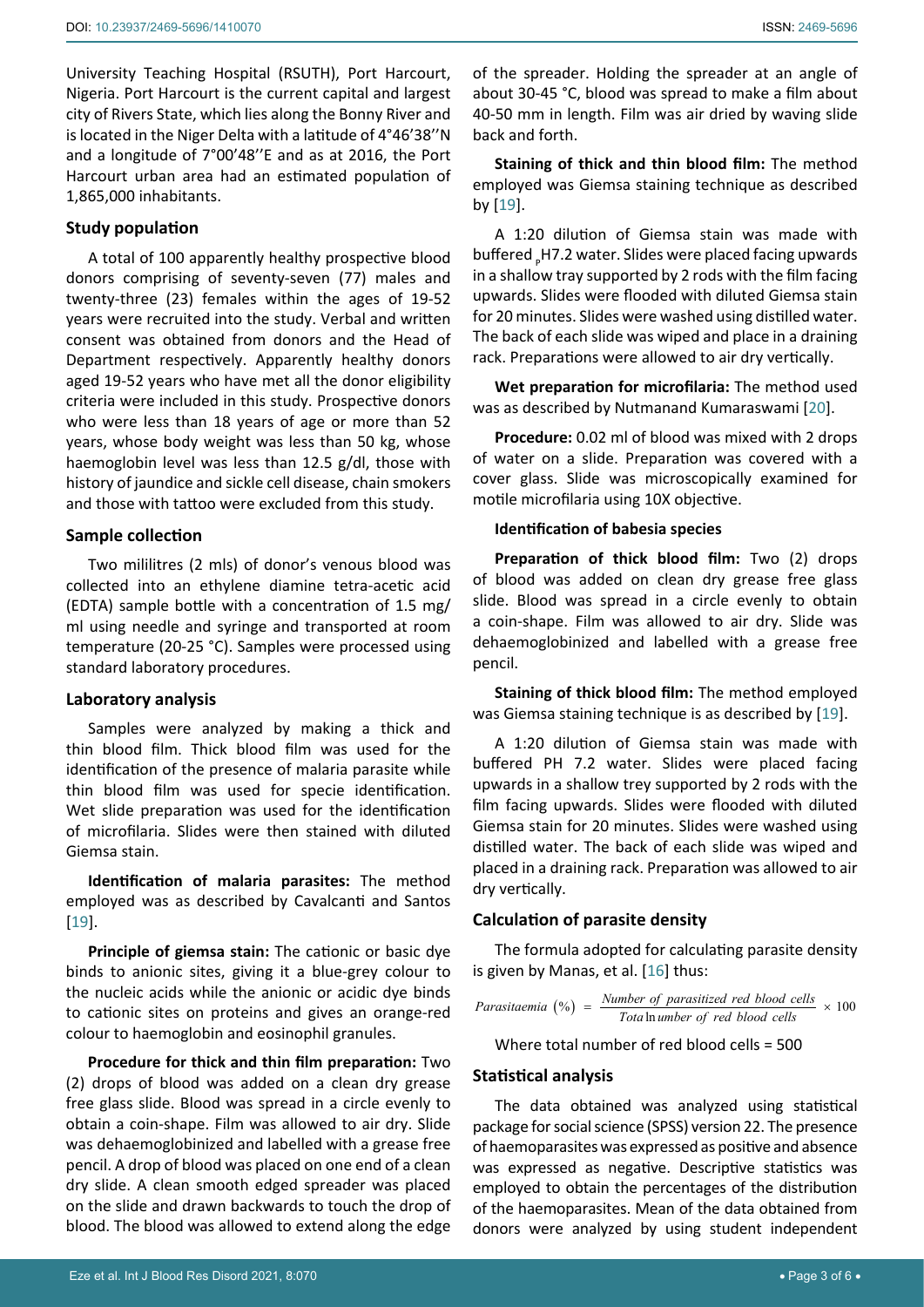<span id="page-3-0"></span>

| <b>AGE GROUP</b> | <b>NUMBER TESTED</b> |    | <b>MALE FEMALE</b> |
|------------------|----------------------|----|--------------------|
| 19-29            | 54                   | 38 | 16                 |
| 30-40            | 27                   | 26 |                    |
| 41-51            | 19                   | 13 |                    |
| <b>TOTAL</b>     | 100                  | 77 | 23                 |

<span id="page-3-1"></span>**Table 2:** Plasmodium falciparum infection according to age groups.

| <b>AGE RANGE</b> | <b>NO.EXAMINED</b> | <b>NO. INFECTED</b> | % INFECTED |
|------------------|--------------------|---------------------|------------|
| 19-29            | 45                 |                     | 47.83%     |
| 30-40            | 36                 |                     | 30.43%     |
| 41-51            | 19                 | 5                   | 21.74%     |
| <b>TOTAL</b>     | 100                | 23                  | 100        |

<span id="page-3-2"></span>**Table 3:** Plasmodium falciparum infection according to gender.

| <b>AGE RANGE</b> | <b>NO.EXAMINED</b> | <b>NO. INFECTED</b> | % INFECTED |
|------------------|--------------------|---------------------|------------|
| <b>MALE</b>      | 72                 | 13                  | 13.00%     |
| <b>FEMALE</b>    | 28                 | 10                  | 10.00%     |
| <b>TOTAL</b>     | 100                | 23                  | 23.00%     |

<span id="page-3-3"></span>**Table 4:** Comparison of malaria parasite density according to gender.

| <b>GENDER</b> | <b>MALARIA PARASITE DENSITY (%)</b> |
|---------------|-------------------------------------|
| MAI F         | 0.43                                |
| <b>FFMAIF</b> | 0.66                                |
| P-value       | 0.03                                |

<span id="page-3-4"></span>**Table 5:** Microfilaria according to age groups.

| <b>AGE RANGE</b> | NO.EXAMINED NO. INFECTED |   |
|------------------|--------------------------|---|
| 19-29            | 45                       | 0 |
| 30-40            | 36                       | 0 |
| 41-51            | 19                       |   |
| <b>TOTAL</b>     | 100                      | 0 |

<span id="page-3-5"></span>**Table 6:** Babesiosis according to age groups.

| <b>AGE RANGE</b> | <b>NO.EXAMINED</b> | <b>NO. INFECTED</b> |
|------------------|--------------------|---------------------|
| 19-29            | 45                 | 0                   |
| 30-40            | 36                 | 0                   |
| 41-51            | 19                 | 0                   |
| <b>TOTAL</b>     | 100                | 0                   |

T-test to determine the significant difference between the parasite densities of the malaria infected donors based on gender. The presence of haemoparasites was expressed as positive and absence was expressed as negative. Results were also presented in Tables.

#### **Results**

#### **Demographic details of participants**

Venous blood was obtained and tested for malaria parasite, microfilaria and babesia. A total of 100 subjects aged between 19-51 years were recruited in this study, both male ( $n = 77$ ) and female ( $n = 23$ ). [Table 1](#page-3-0) shows the demographic details of participants.

## *Plasmodium falciparum* **infections according to age groups**

[Table 2](#page-3-1) shows *Plasmodium falciparum* among age groups. A total of 23 infected cases were identified. For age groups 19-29 there were 11 positive cases out of 45 subjects examined, 30-40 there were 7 positive cases out of 36 subjects examined and for 41-51 there were 5 positive cases out of 19 subjects examined.

## *Plasmodium falciparum* **infections according to gender**

A total of 72 males were examined and 13 (13%) were infected, also, a total of 28 females were examined and 10 (10%) were infected. This shows that *Plasmodium falciparum* infections had high prevalence in males (13%) than females (10%) as shown in [Table 3](#page-3-2).

# **Comparison of malaria parasite density according to gender**

[Table 4](#page-3-3) shows that the mean malaria parasite density for male subjects was  $0.43 \pm 0.23$ % while that of female subjects was  $0.66 \pm 0.23$ %. The female subjects had significantly higher malaria parasite density than the males ( $P = 0.03$ ).

#### **Microfilaria according to age groups**

[Table 5](#page-3-4) shows microfilaria among age groups with no positive case identified.

### **Babesiosis according to age groups**

[Table 6](#page-3-5) shows babesiosis among age groups with no positive case identified.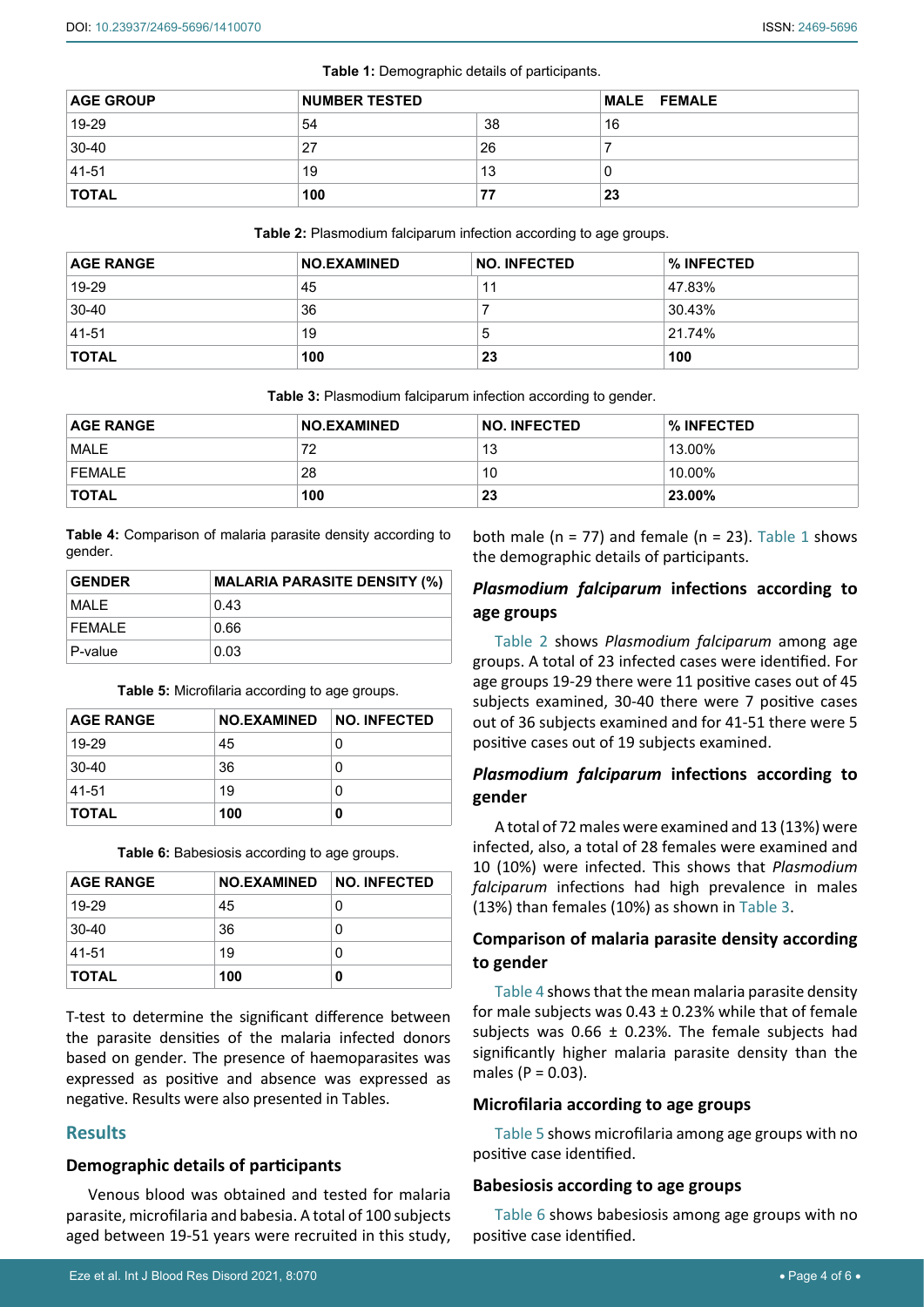# **Discussion**

*Plasmodium falciparum* was the only specie of malaria parasite identified in this study because it is the most common of the four human malaria parasites in the clime under study. Out of a total of 100 blood donors screened for haemoparasites, 23 (23%) haboured the malaria parasite *Plasmodium falciparum* while 0% haboured microfilaria and babesiosis. Age related prevalence showed that those within the age group of 19-29 years were more infected (47.83%) while those within the age group of 41-51 were the least infected (21-74%). Gender related prevalence showed that males were more prevalent than females as they had a prevalence of 13.00 and 10.00% respectively. The mean malaria parasite density for male subjects was 0.43 ± 0.23% while that of female subjects was 0.66 ± 0.23%. The female subjects had significantly higher malaria parasite density than the males ( $P = 0.03$ ).

The malaria prevalence of 23% among blood donors obtained from this study should be a cause for concern because recipients of these bloods are mostly pregnant women, children under 5 years, accident victims and other immuno-suppressed patients coupled with the fact that ninety-five percent (95%) of transfusions in Nigeria and the entire sub-Saharan Africa according to Owusu-Ofori, et al. [\[21](#page-5-5)] utilizes whole blood rather than components. Again, the result of this study is higher than findings of previous studies in the Niger Delta Area by Erhabor, et al. [[22](#page-5-6)]; Pondei, et al. [\[23\]](#page-5-7) who reported 10.2% and 12.5% respectively. However, it agrees with Oladeinde, et al., [[24\]](#page-5-8) who reported 27.5% and disagrees with Uneke, et al. [[25](#page-5-9)] and Epidi, et al. [\[26](#page-5-10)] who reported 40.5% and 51.5% respectively.

The prevalence of haemoparasites varies from 0.2 cases per million in non-endemic countries to 50 or more cases per million in endemic areas and the prevalence of haemoparasites among blood donors had been reported to be as high as 55% in the highly endemic areas in Nigeria according to Owusu-Ofori, et al. [\[21](#page-5-5)]. The findings in this present study are similar to that of Pondei, et al., [\[23](#page-5-7)]; Abah and Temple [\[27\]](#page-5-11).

Males were more infected with the malaria parasite *Plasmodium falciparum* because more males (n = 77) presented themselves for blood donations than females ( $n = 23$ ) and this corroborates Bani and Giussani [\[28](#page-5-12)] observations that gender plays a key role in the motivation to give blood; women being more altruistic and men being more individualistic. Thus, fewer women are regular donors. Younger subjects were more infected than older subjects because the former are more susceptible than the later. However, World Health Organization had observed that younger people in malaria endemic areas are more susceptible to malaria infections than older people [[29\]](#page-5-13). It can also be due to the fact that the younger subjects were more exposed to the parasites.

The prevalence rate of 23% for malaria parasite among blood donors recorded in this study is of great concern particularly if such blood is transfused to pregnant women, children and immunocompromised patients. It is recommended that screening for malaria parasite be included in the routine investigation of prospective blood donors in Nigeria because breaking the transmission chain from blood donors to recipients is another step in achieving the desired goal of curbing the scourge of malaria infections and by implication reducing malaria related complications and deaths and also enhance safe blood transfusion.

## **References**

- <span id="page-4-0"></span>1. [Okpokam DC, Inyang UU, Emeribe AO \(2019\) Prevalence](https://scialert.net/abstract/?doi=ajbs.2019.385.395)  [of haemoparasites in blood donors, calabar, nigeria](https://scialert.net/abstract/?doi=ajbs.2019.385.395)  [perspective. Asian Journal of Biological Science 12: 385-](https://scialert.net/abstract/?doi=ajbs.2019.385.395) [395.](https://scialert.net/abstract/?doi=ajbs.2019.385.395)
- <span id="page-4-1"></span>2. [Singh G, Sehgal R \(2010\) Transfusion-transmitted parasitic](https://www.ncbi.nlm.nih.gov/labs/pmc/articles/PMC2937300/)  [infections. Asian J Transfus Sci 4: 73-77.](https://www.ncbi.nlm.nih.gov/labs/pmc/articles/PMC2937300/)
- <span id="page-4-2"></span>3. [Caraballo H \(2014\) Emergency department management](https://www.ebmedicine.net/topics/infectious-disease/mosquito-borne)  [of mosquito-borne illness: Malaria, dengue, and west nile](https://www.ebmedicine.net/topics/infectious-disease/mosquito-borne)  [virus. Emergency Medicine Practice 16: 21-25.](https://www.ebmedicine.net/topics/infectious-disease/mosquito-borne)
- <span id="page-4-3"></span>4. Lucius R, Roberts CW, Lucius R, Loos-Frank B, Lane RP, et al. (2017) The biology of parasitaemia. Trends in Parasitology 19: 144-149.
- <span id="page-4-4"></span>5. [Trampuz A, Jereb M, Muzlovic I, Prabhu RM \(2003\) Clinical](https://pubmed.ncbi.nlm.nih.gov/12930555/)  [review: Severe malaria. Critical Care 7: 315-316.](https://pubmed.ncbi.nlm.nih.gov/12930555/)
- <span id="page-4-5"></span>6. [Krafts K, Hempelmann E, Oleksyn B \(2011\) The color purple](https://pubmed.ncbi.nlm.nih.gov/21235291/)  [from royalty to laboratory, with apologies to Malachowski.](https://pubmed.ncbi.nlm.nih.gov/21235291/)  [Biotechnique and Histochemistry 86: 7-35.](https://pubmed.ncbi.nlm.nih.gov/21235291/)
- <span id="page-4-6"></span>7. [World Health Organization Guidelines \(2010\) Guidelines](https://www.ncbi.nlm.nih.gov/books/NBK254223/)  [for the treatment of malaria.](https://www.ncbi.nlm.nih.gov/books/NBK254223/)
- <span id="page-4-7"></span>8. Centers for Disease Control and Prevention (2011) Progress toward elimination of lymphatic filariasis. 29: 98- 99.
- <span id="page-4-8"></span>9. Ethan BC, Harvey LP (2009) Lymphatic filariasis. Parasitology Today 12: 25-26.
- <span id="page-4-9"></span>10. Ridley JW (2012) Diagnosis and treatment of plasmodium malaria. Parasitology for medical and clinical laboratory professionals 3: 103-104.
- <span id="page-4-10"></span>11. [Ramaiah KD, Ottesen EA \(2014\) Progress and impact of](https://journals.plos.org/plosntds/article?id=10.1371/journal.pntd.0003319)  [13 years of the global programme to eliminate lymphatic](https://journals.plos.org/plosntds/article?id=10.1371/journal.pntd.0003319)  [filariasis on reducing the burden of filarial disease. PLoS](https://journals.plos.org/plosntds/article?id=10.1371/journal.pntd.0003319)  [Neglected Tropical Diseases 8: 3316-3319.](https://journals.plos.org/plosntds/article?id=10.1371/journal.pntd.0003319)
- <span id="page-4-11"></span>12. [Chernin E \(1987\) The disappearance of bancroftian](https://pubmed.ncbi.nlm.nih.gov/3300389/)  [filariasis from Charleston, South Carolina. Am J Trop Med](https://pubmed.ncbi.nlm.nih.gov/3300389/)  [Hyg 37: 111-114.](https://pubmed.ncbi.nlm.nih.gov/3300389/)
- <span id="page-4-12"></span>13. [Hunfeld KP, Hildebrandt A, Gray JS \(2008\) Babesiosis,](https://pubmed.ncbi.nlm.nih.gov/18440005/)  [recent insights into an ancient disease. Int J Parasitol 38:](https://pubmed.ncbi.nlm.nih.gov/18440005/)  [1219-1237.](https://pubmed.ncbi.nlm.nih.gov/18440005/)
- <span id="page-4-13"></span>14. Centers for Disease Control and Prevention (2015) Life cycle of Babesia microti.
- <span id="page-4-14"></span>15. [Tanyel E, Guler N, Hokelek M, Ulger F, Sunbul M \(2015\)](https://www.sciencedirect.com/science/article/pii/S1201971215001861)  [A case of severe babesiosis treated successfully with](https://www.sciencedirect.com/science/article/pii/S1201971215001861)  [exchange transfusion. International Journal of Infectious](https://www.sciencedirect.com/science/article/pii/S1201971215001861)  [Diseases 38: 83-85.](https://www.sciencedirect.com/science/article/pii/S1201971215001861)